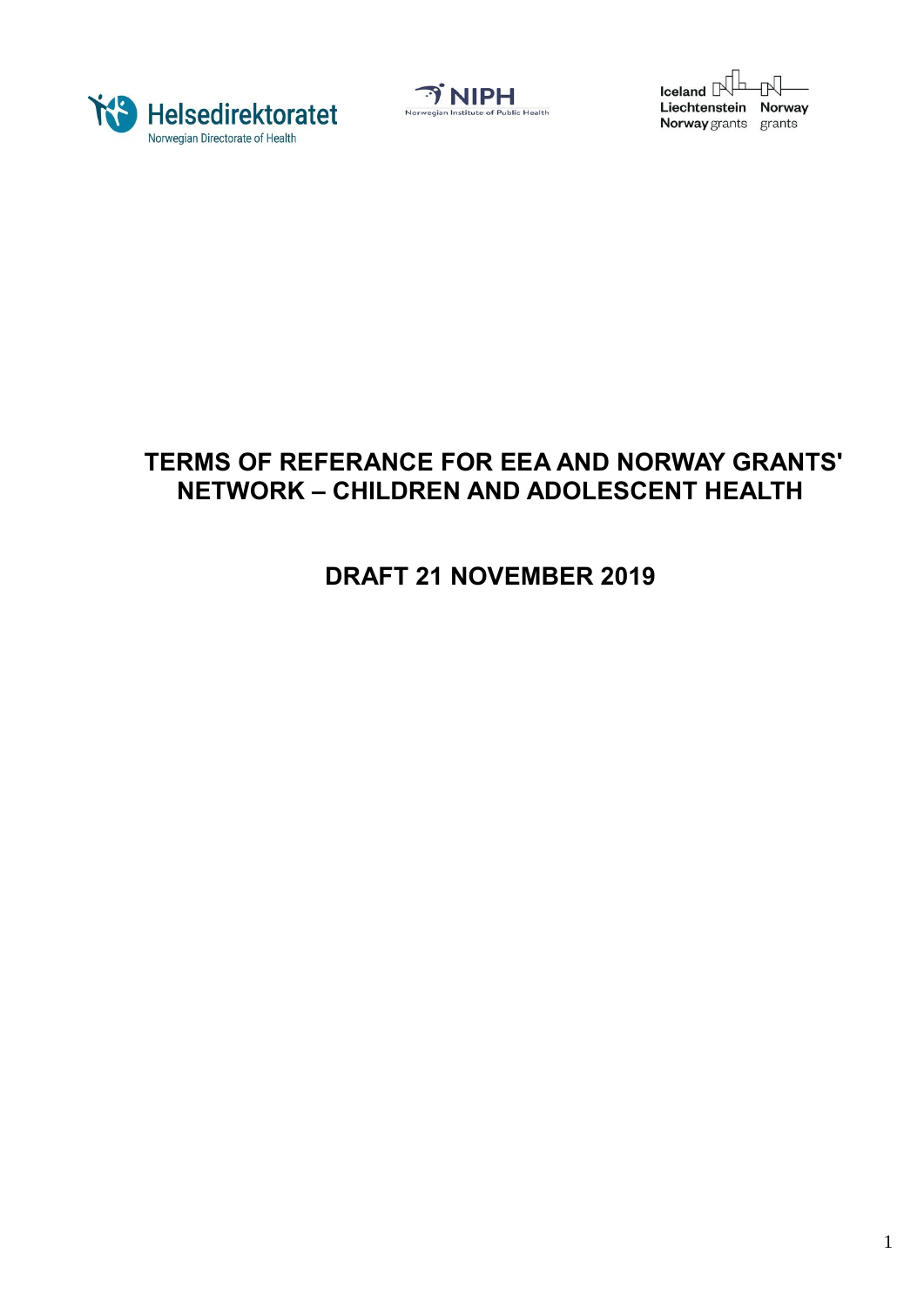





# **1. BACKGROUND**

The Norwegian Directorate of Health and the Norwegian Institute of Public Health have the role as Donor Programme Partner in Poland, Romania, Estonia, the Czech Republic and Lithuania.

The network is an attempt to establish a multilateral capacity building arena as an addendum and possibly a replacement for some of the bilateral activities in the health programs and health related projects under the EEA and Norway grants.

Experiences from the last programme period (2009-2014) show that Norwegian organizations with specific expertise are contacted for exchange of competence from organizations in multiple recipient countries.

The Financial Mechanism Office prepared an overview over all relevant projects in the 2014-2021 mechanism. This overview showed an overlap of topics, particularly on children's and adolescents' health.

For that reason, it could be useful to build a network in order to contribute to sharing across countries, as well as to strengthen bilateral relations with the donor countries.

## **2. OBJECTIVES**

We will aim to:

- Keep health on the agenda for the next funding period of the EEA and Norway grants by demonstrating the significant impact of public health on the society and on sustainable growth.
- Enable the exchange of experiences, challenges and lessons learnt between all relevant programme areas working with the topic of choice and between countries.
- Build capacity in selected thematic areas, as well as capacity in project management, implementation, dissemination etc.
- Facilitate and strengthen new cross-country partnerships
- Contribute to sustainable and effective programme implementation

## **3. FORMAT AND OUTPUT**

- The network meetings should be interactive and build on active participation participants are encouraged to contribute – by giving prepared presentation and in the discussions.
- The countries (Program Operators) appoint relevant participants to the meetings.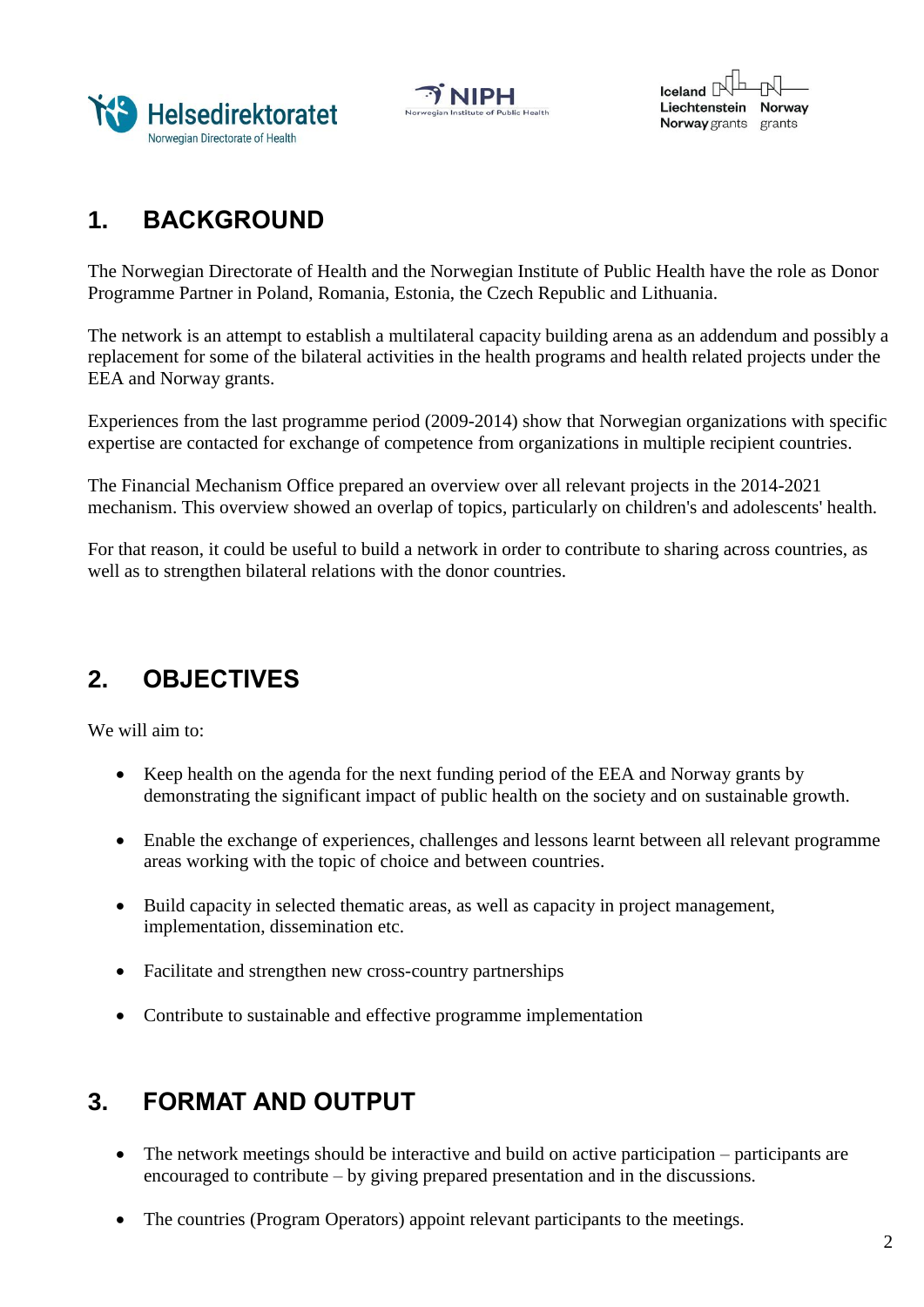





- The Donor Program Partners appoint or invite relevant experts to the meetings
- Ideally, network meetings should be organized biannually rotating between the countries, supplemented by webinars in specific cases
- The topics of the network meetings should be relevant for the day-to-day work within the projects and contain of exchange of knowledge and experience; both in thematic areas (like mental health among adolescents, treatment and preventive measures) and technical issues (like implementation, dissemination and project management).
- The organizing country will decide on the topic of the meeting
- The participating countries are free to open up the meeting to external participants interested in the selected topic of the meeting, but some time should be allocated to the network only
- The DPPs will support the organizing country in the planning of the meeting
- A short report should be prepared from each network meeting.

### **4. MAIN ACTIVITIES**

The network will meet on a regular basis. The organizing country and the DPP will agree on the topic for the meeting.

Preliminary plan for network meetings 2019 – 2023 (in alphabetical order):

| <b>Responsible for</b><br>network meeting | 2019 | Spring<br>2020 | Fall<br>2020 | Spring<br>2021 | Fall<br>2021 | Spring<br>2022 | Fall<br>2022 | Spring<br>2023 | Fall<br>2023 |
|-------------------------------------------|------|----------------|--------------|----------------|--------------|----------------|--------------|----------------|--------------|
| The Czech Republic                        |      |                |              |                |              |                |              |                |              |
| Estonia                                   |      |                |              |                |              |                |              |                |              |
| Lithuania                                 |      |                |              |                |              |                |              |                |              |
| Malta                                     |      |                |              |                |              |                |              |                |              |
| Norway                                    | X    |                |              |                |              |                |              |                |              |
| Poland                                    |      |                |              |                |              |                |              |                |              |
| Romania                                   |      |                |              |                |              |                |              |                |              |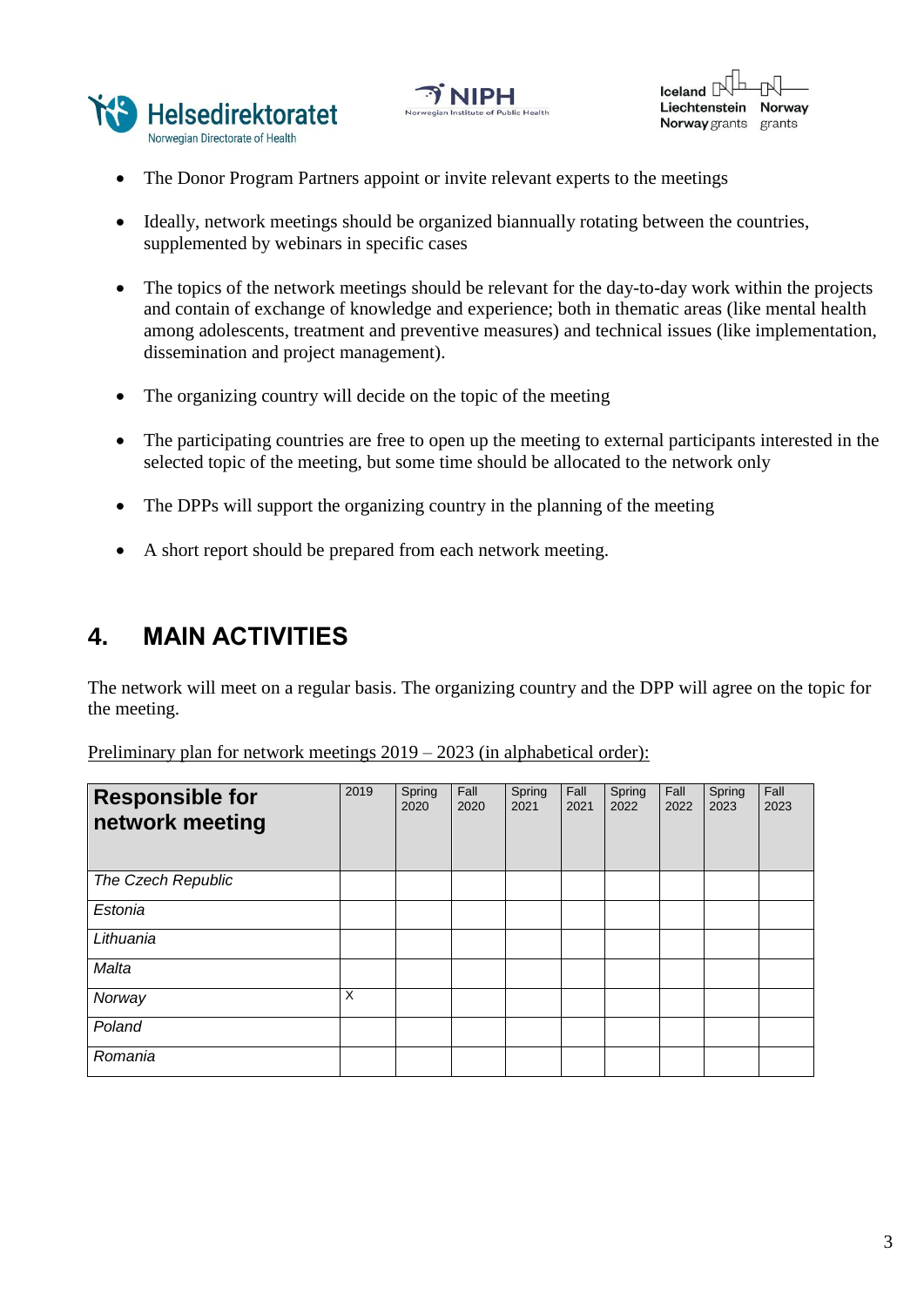





# **5. ORGANIZATION AND ROLES**

- The network should be accessible for programme operators (PO), project promoters (PP), national focal points (NFP), other beneficiary countries' representatives, donor programme partners (DPP), donor project partners (dpp), other countries' representatives and representatives from the financial mechanism office (FMO). The organizing country is free to open up the meeting for all other interested parties.
- The POs and PPs and their partners in donor countries should contribute with experiences from previous and present programme implementation.
- The Norwegian Directorate of Health and the Norwegian Institute of Public Health will take part in the planning of the network meetings and support the organizing country in identifying relevant experts.
- In order to secure sustainability and continuity, the network should have a core group of participants representing each of the participating countries. The countries are free to appoint members of this group.

Members (core group) of the network: (to be filled in by the countries)

### **Norway**

Janne Strandrud, Norwegian Directorate of Health Pernille V. Dehli, Norwegian Directorate of Health Solfrid Johansen, Norwegian Institute of Public Health Marianne Bergsaker, Norwegian Institute of Public Health

### **The Czech Republic**

### **Poland**

### **Romania**

Mariana Postolache, Ministry of Health Diana Alina Virtaci, Ministry of Health Livia Nicola Cioran, The National Institute of Public Health Ileana Botezat Antonescu, The National Center for Mental Health and Fight Against Drugs

### **Estonia**